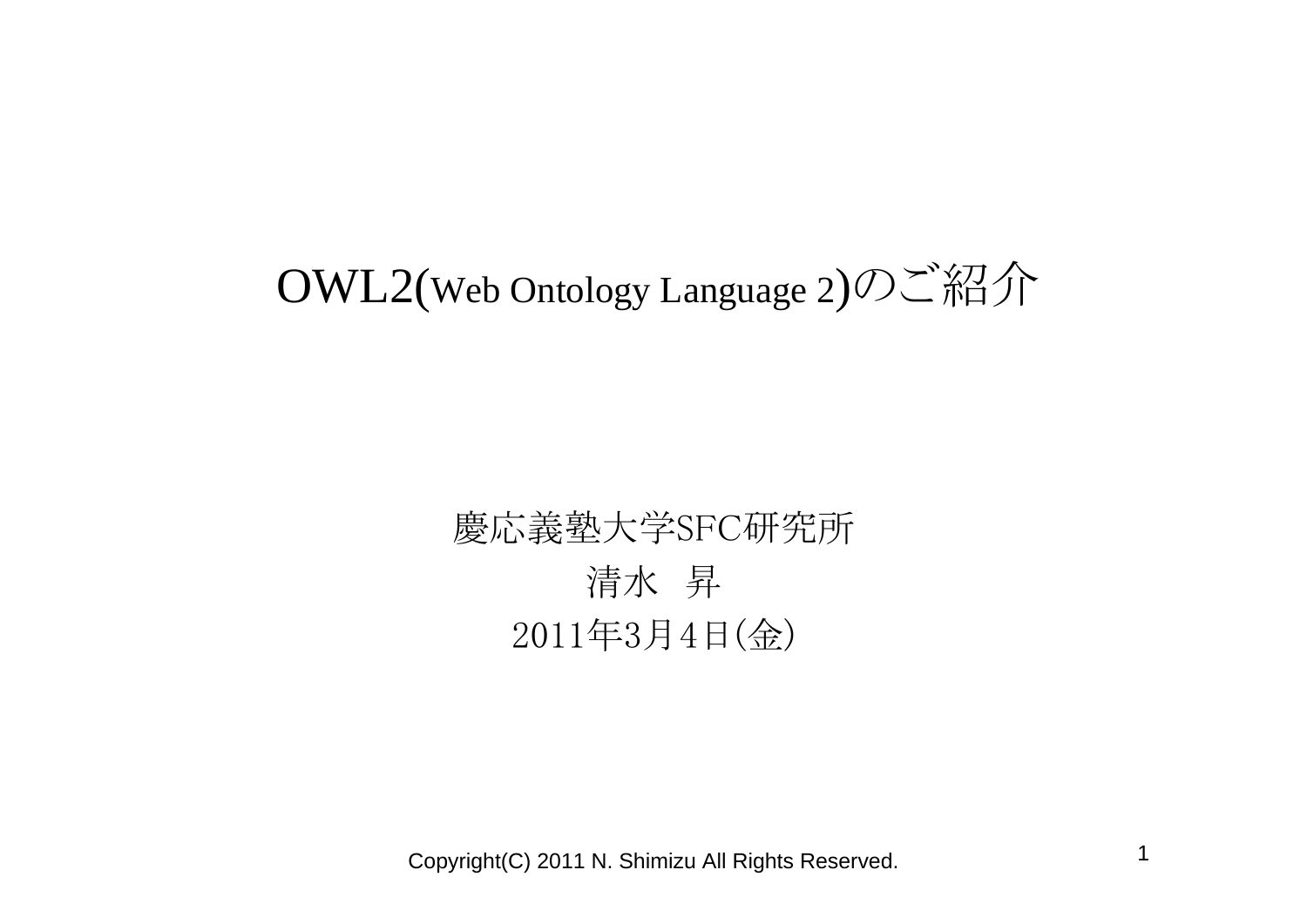## OWL2とは

### 2004年に最初のオントロジ記述言語であるOWL1の仕様を発行



OWL1の欠点や限界の顕在化とDL (Description Logic)に関する研究の進展



OWLの実装経験とDLに関する研究成果とを踏まえてOWLの仕様を改訂してOWL2を開発し、2009 年12月にOWL2の仕様書を公開

Copyright(C) 2011 N. Shimizu All Rights Reserved. <sup>2</sup>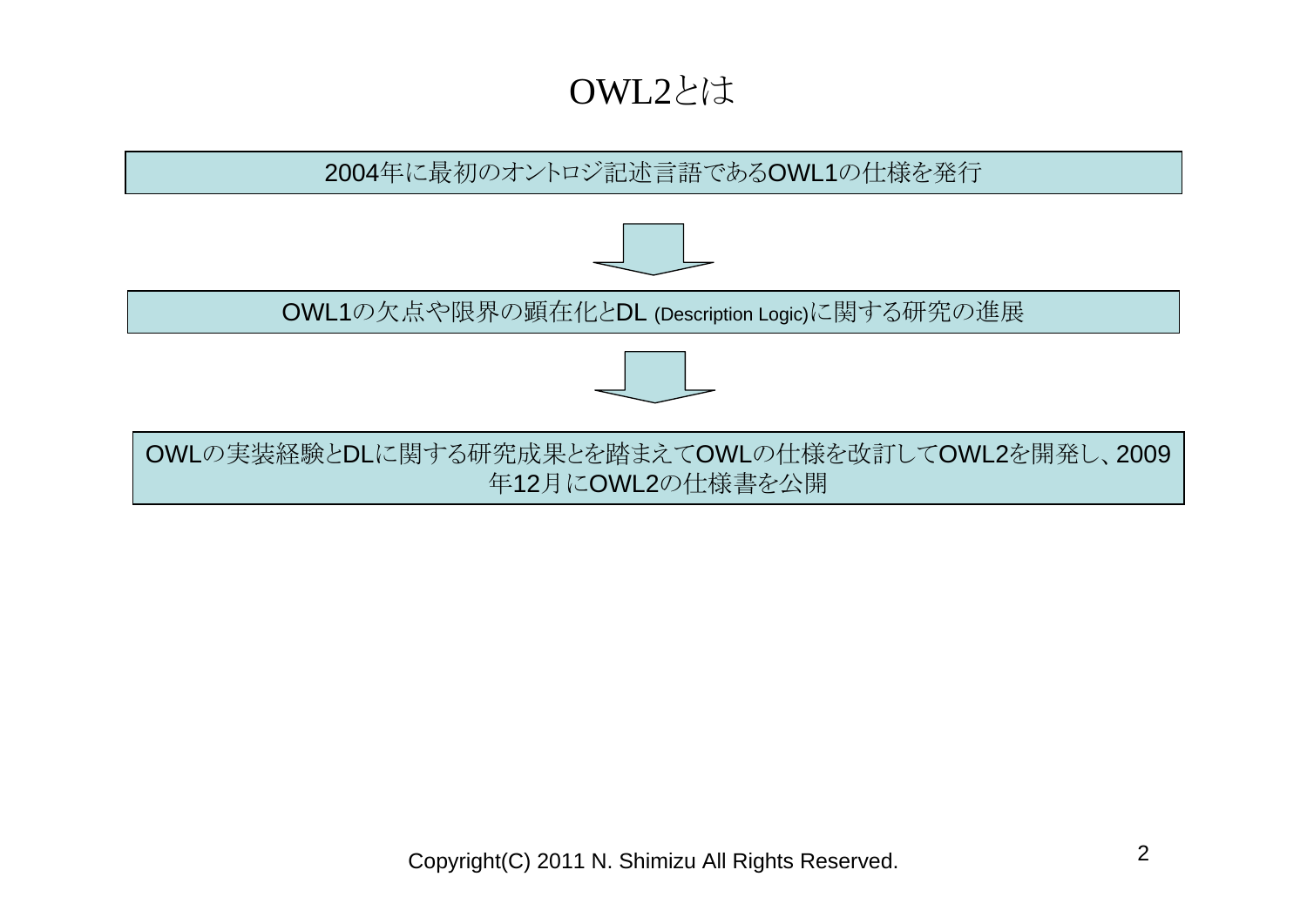## OWL2とOWL1との関係

OWL2は、2004年に発行されたOWL(即ち、OWL1)の拡張したものである。

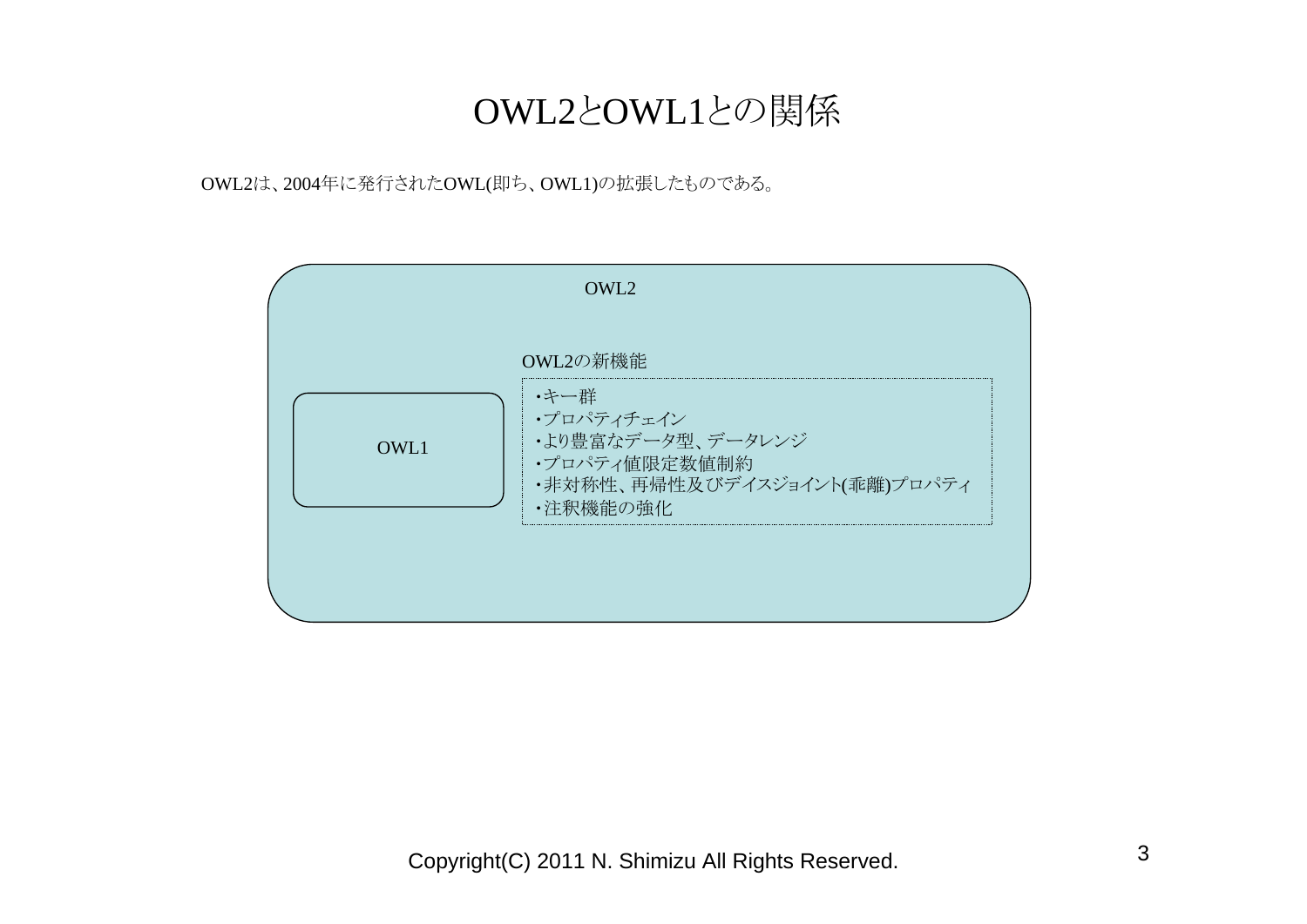## OWL2の構成



GRDDL:Gleaning Resource Descriptions from Dialects of Languages(方言言語からのリソース記述の収集)

Copyright(C) 2011 N. Shimizu All Rights Reserved. <sup>4</sup>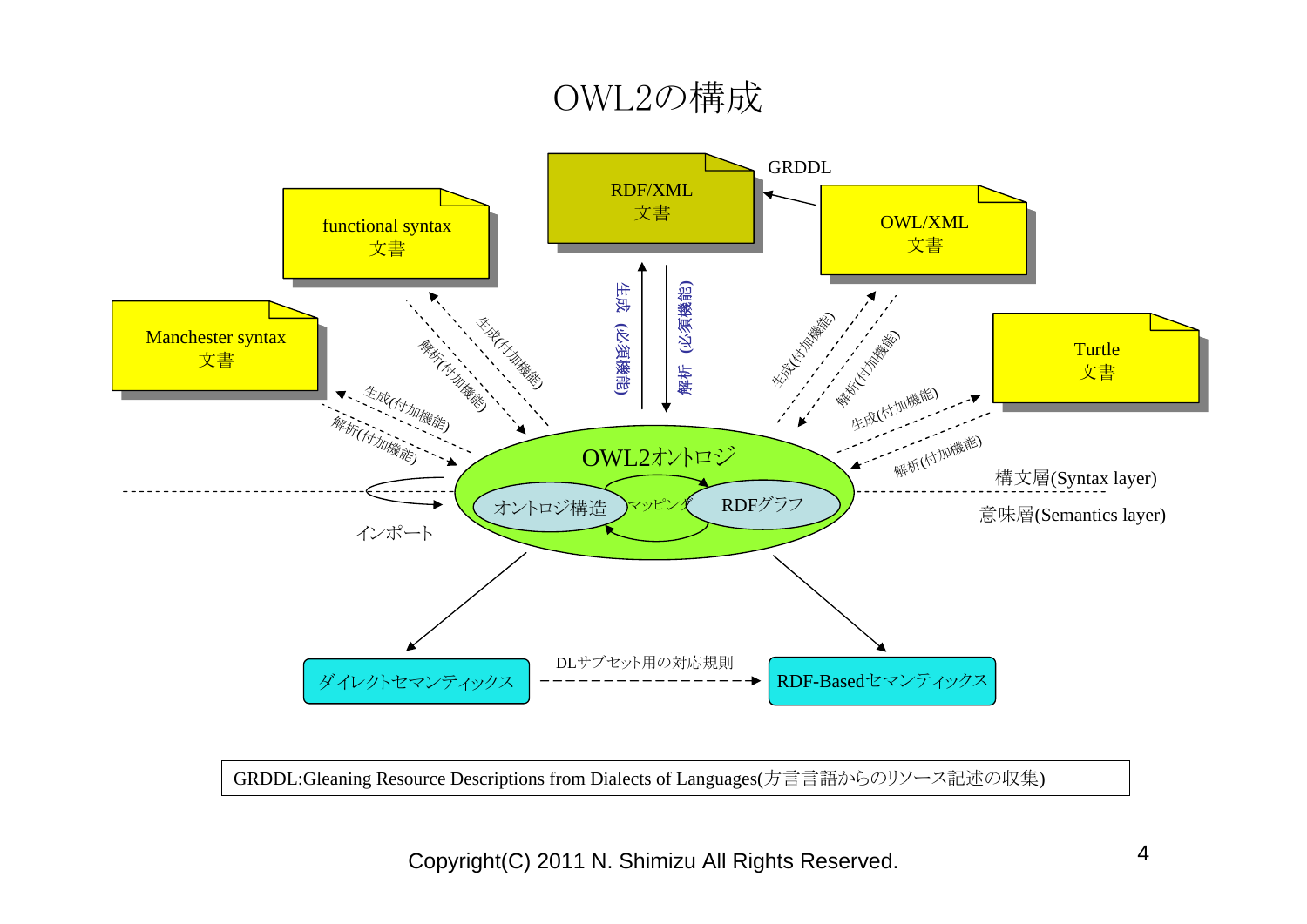## OWL2のセマンティックスとプロファイル(OWL2のサブ言語[構文サブセット])

各プロファイルは、OWLの記述力の違いと異なる計算能力及び/又は実装の利点との間でトレードオフ関係を有する。



①.OWL2 EL 大規模オントロジ用(例えば、SNOMED CT及びNCIシソーラス)、推論保証、記述力を犠牲。 ②.OWL2 QL RDB上での推論器の実装用、比較的軽量なオントロジ(シソーリ/ER/UML等)の分散システム用、Conjunctive Queryが可能。 ③.OWL2 RL RDFトリプルを直接操作するアプリケーション用、比較的軽量なオントロジの分散システム用、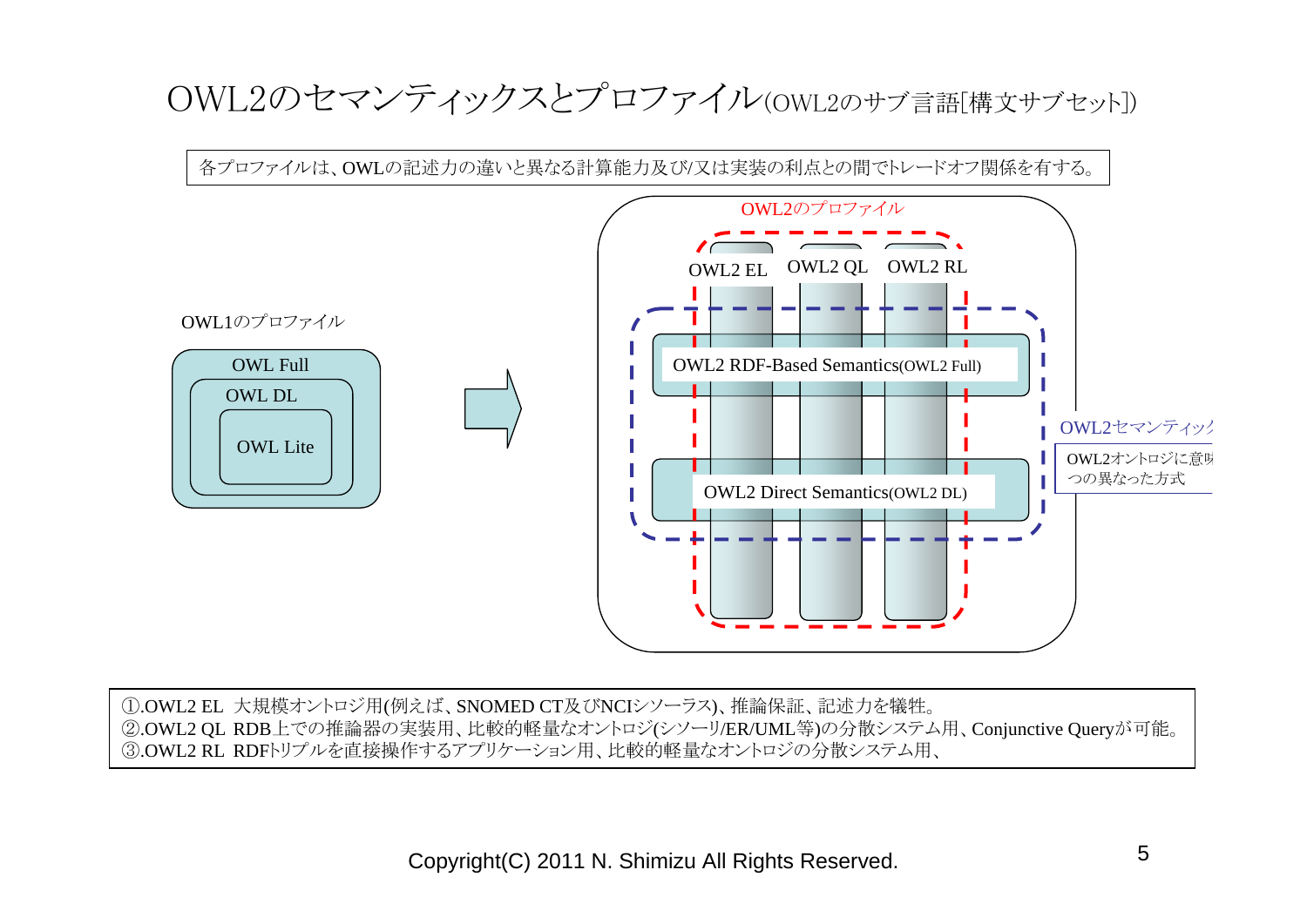## OWL2 Direct SemanticsとOWL1 DLとの関係



OWL DLの基礎となっているのは、description logic(DL) SHOINである。 OWL DL,SHOINの基礎となっているのは、description logicである。 SHOINを拡張したのがSROIQである。 OWL2 Direct Semanticsの基礎となっているのが、SROIQである。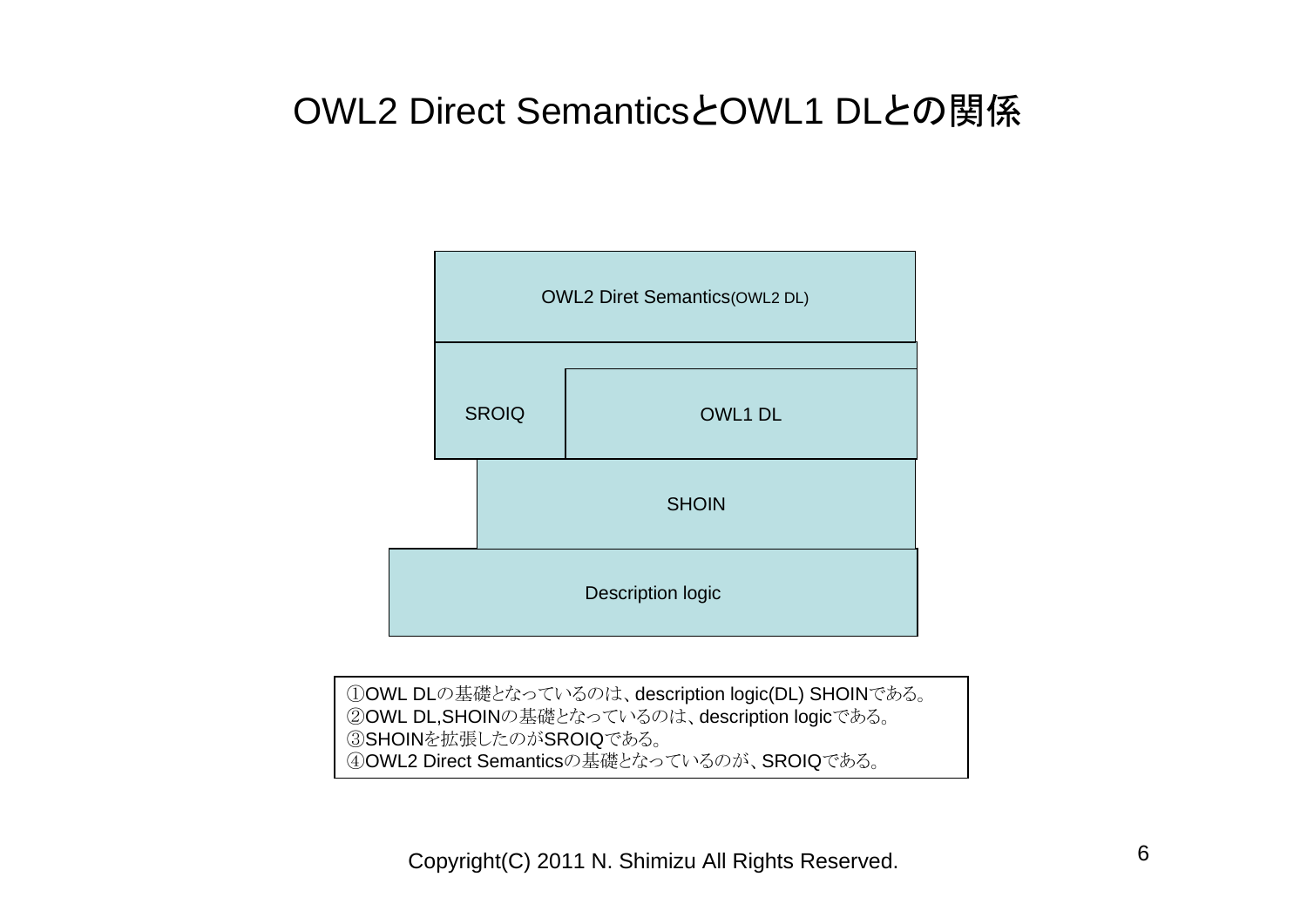### 主な新機能1. キー群(keys)

複数のキーとなるプロパティの種類の値により、クラスのインディビュアルをユニークに識別する事を可能にする。

例

HasKey(:Transplantation:donorId:recipientID:ofOrgan) 各々の臓器移植は、臓器提供候補者(ドナー)、移植候補者(レシピエント)及び臓器とにより識別される。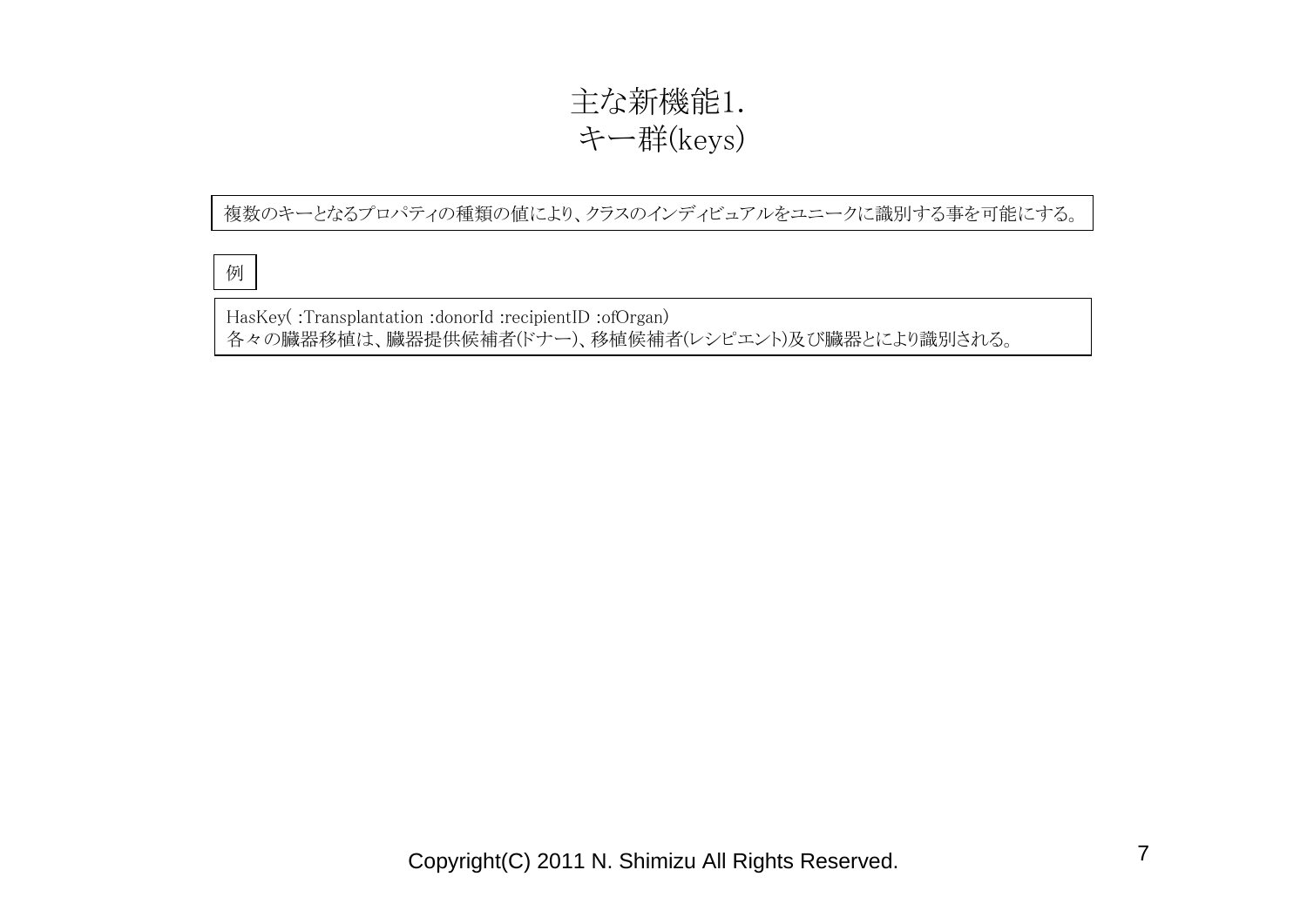

プロパティの組合せを或るプロパティであると定義可能にする。 例えば、プロパティチェインにより、指の負傷は、手に対する負傷として推論可能にしたい。 ①指に負傷した。(has-location) ②指は手の一部である。(part-of) この場合、 ③手に負傷した。(has-location)

例

SubPropertyOf ( ObjectPropertyChain( :locatedIn :partOf) :locatedIn ) もし、xが、yの中に位置(:locatedIn)しており、且つ、yがzの部分(:partOf)ならば、それは、xは、zの中に位置(:locatedIn)する。 例えば、ある疾病がある部分の中に位置している事は、全体の中に位置している事を示す。

利用事例

SNOMED-CTでは、プロパティチェインを使うことにより、クラスの数が、 54,380個 <sup>→</sup> 18,125個 に削減できた。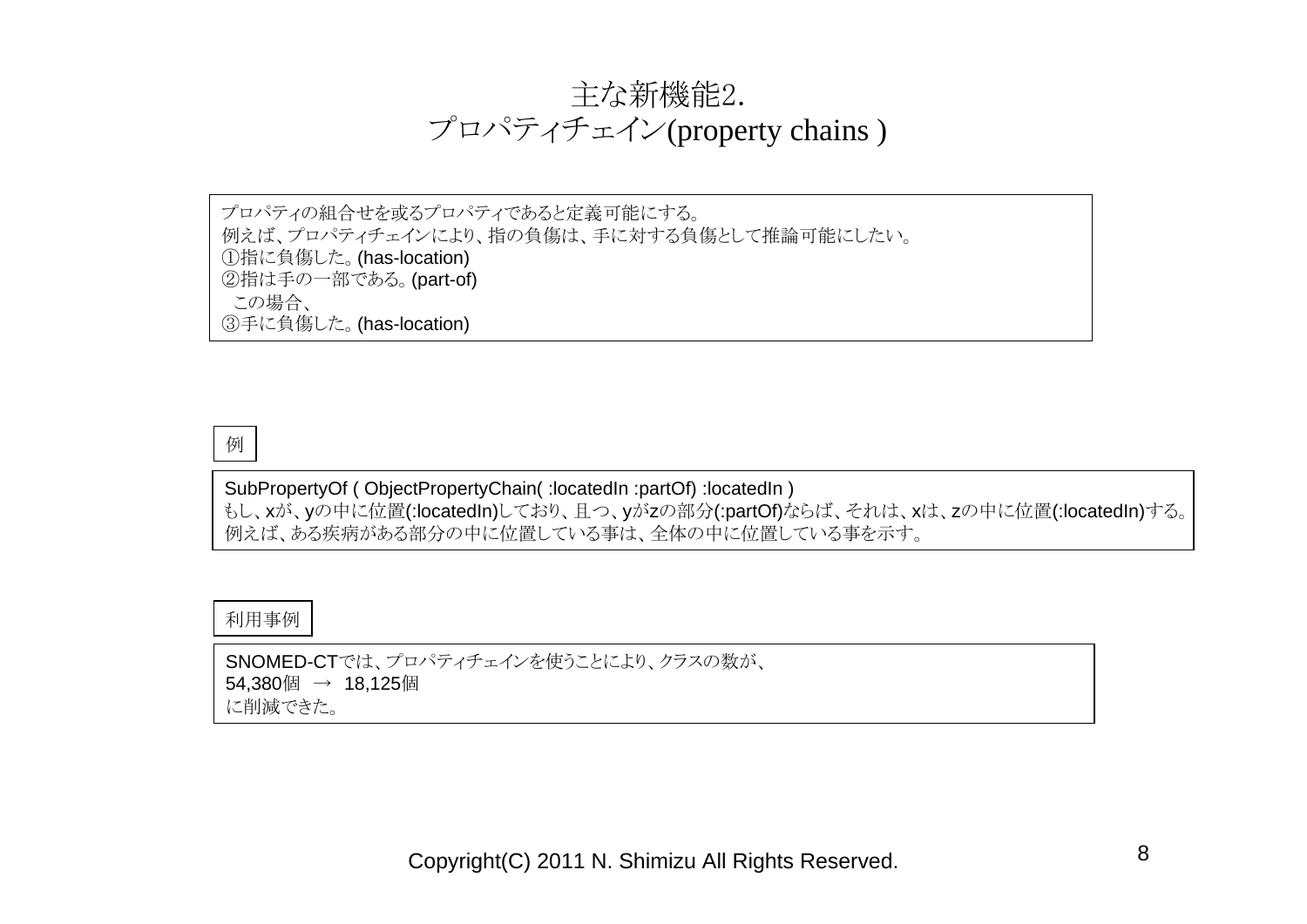### 主な新機能3.

### より豊富なデータ型、データレンジ(richer datatypes, data ranges )

#### データ型

●OWL1は、任意のクラスによって定義される新たなクラスを可能にしているが、新たなデータ型を明示的に定義する方法を 提供していない。 ●OWL2は、データ型を定義する為に新たな構成要素を提供

例

DatatypeDefinition( :adultAge DatatypeRestriction(xsd:interger minInclusive 18)) 成人年齢は、XMLスキーマデータ型xsd:integerの18の下限を用いて定義される。

#### データレンジ

●OWL1は、複数のクラスを組合せて新たなクラスを定義する事を可能にしているが、複数のデータ型を組合せて新たな データ型を定義する方法を提供していない。

●即ち、データ型を組合わせて、データレンジとする事が可能

●データ型の組合わせには、積集合(DataIntersectionOf)、和集合(DataUnionOf)および補集合(DataComplementOf)を使用 できる。

#### 例

DatatypeDefinition(:adultAge DatatypeRestriction(xsd:interger minInclusive 18)) **DataPropertyRange( :p DataComplementOf( :adultAge ) )** 子供の年齢(:p)のレンジは、成人年齢でない。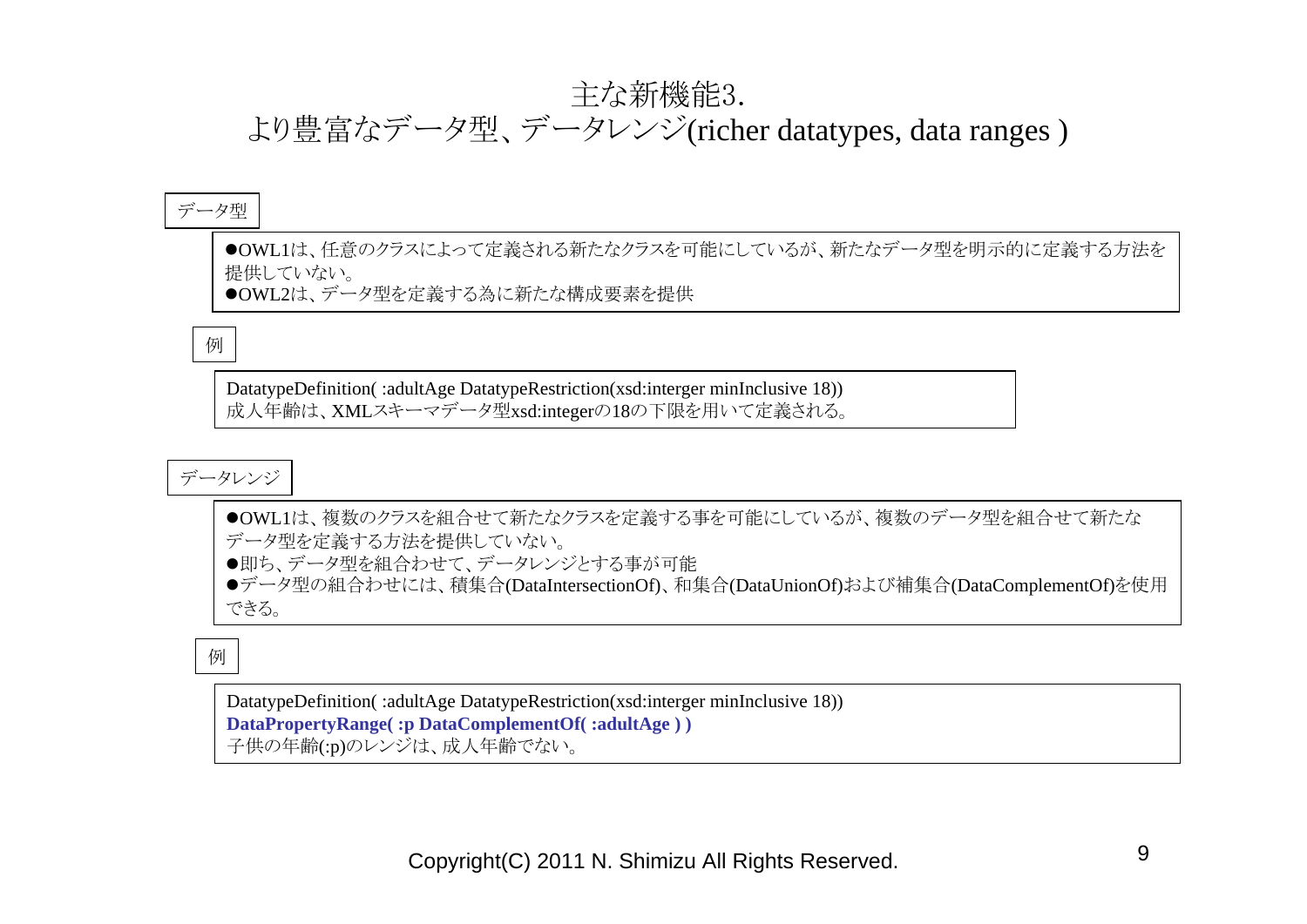### 主な新機能4.

### プロパティ値限定数値制約(qualified cardinality restrictions )

●OWL1では、或るクラスに対して数値制約(owl:cardinality、owl:maxCardinality、owl:minCardinality)を設定して、そのクラスの 種類を限定できるが、或るプロパティの値の種類数を指定することはできない。 ●OWL2では、ObjectExactCardinality、ObjectMinCardinality、ObjectMaxCardinality、DataExactCardinality、 DataMinCardinality及びDataMaxCardinalityにより、これが可能になっている。

例

ClassAssertion( ObjectMaxCardinality( 1 a:hasPet ) a:Taro ) 太郎には、少なくとも1匹のペットを飼っている。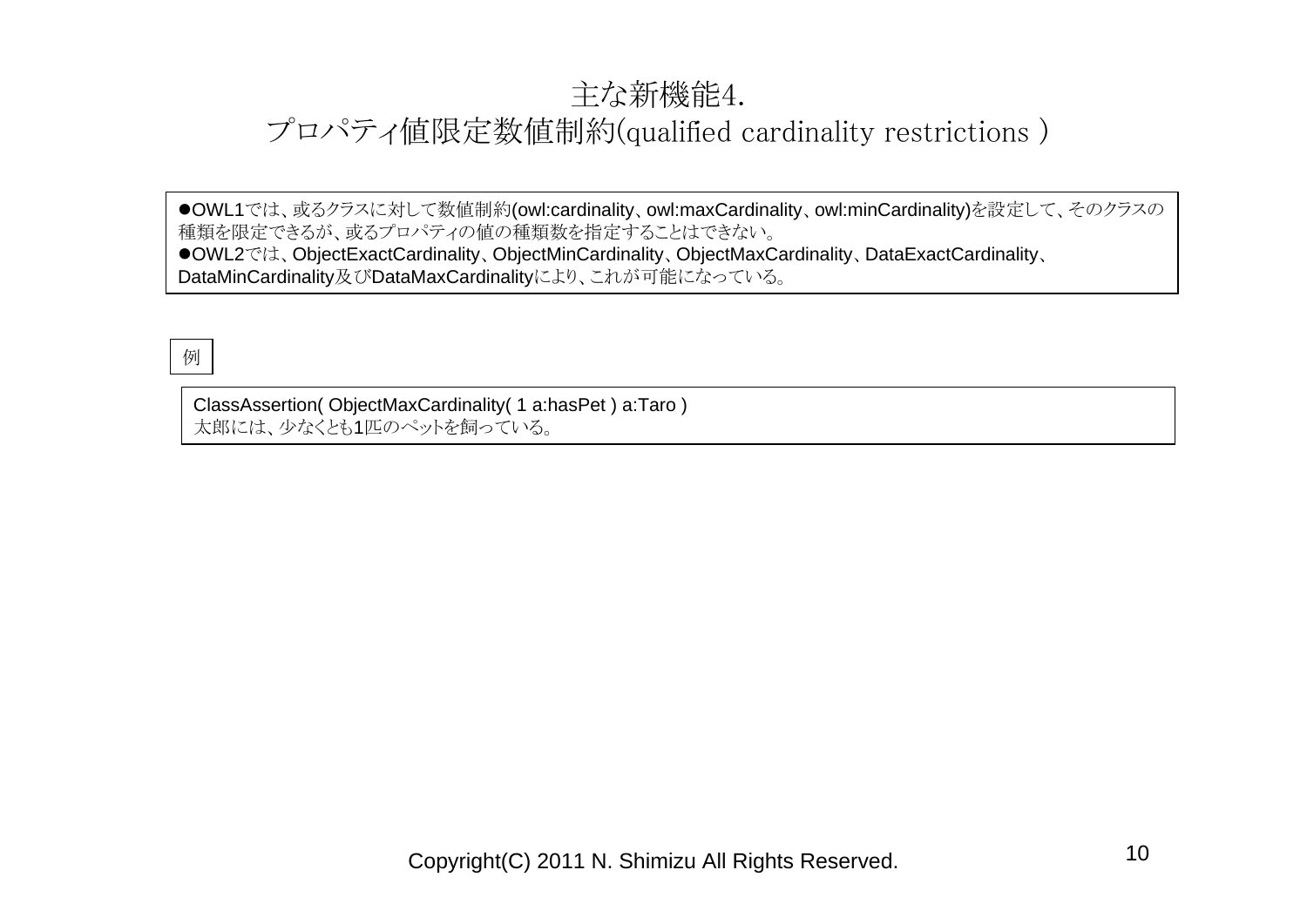### 主な新機能5. 非対称的、再帰的及びデイスジョイントプロパティ (asymmetric, reflexive, and disjoint properties )

●OWL1は、オブジェクトプロパティが対称的又は遷移的であるとの記述を可能にしているが、当該プロパティが再帰的、非再 帰的若しくは非対称的であるとの記述はできない。 ●OWL2は、或オブジェクトプロパティ表現が、当該プロパティが有する総てのインデビデュアルに於いて、広い範囲で再帰的 であると記述する為のReflexiveObjectPropertと言う構成要素を有している。

例

ReflexiveObjectProperty(a:knows) または、こちらのアクリティングのようなのは、反射的オブジェクトプロパティである。 ClassAssertion( a:Person a:Taro ) わからのある。<br>本郎(a:Taro)は人間(a:Person)である。 太郎が、知る(a:knows)により自分と関係付けられているならば、次のEntailmentが成り立つ。 ObjectPropertyAssertion( a:knows a:Taro a:Taro )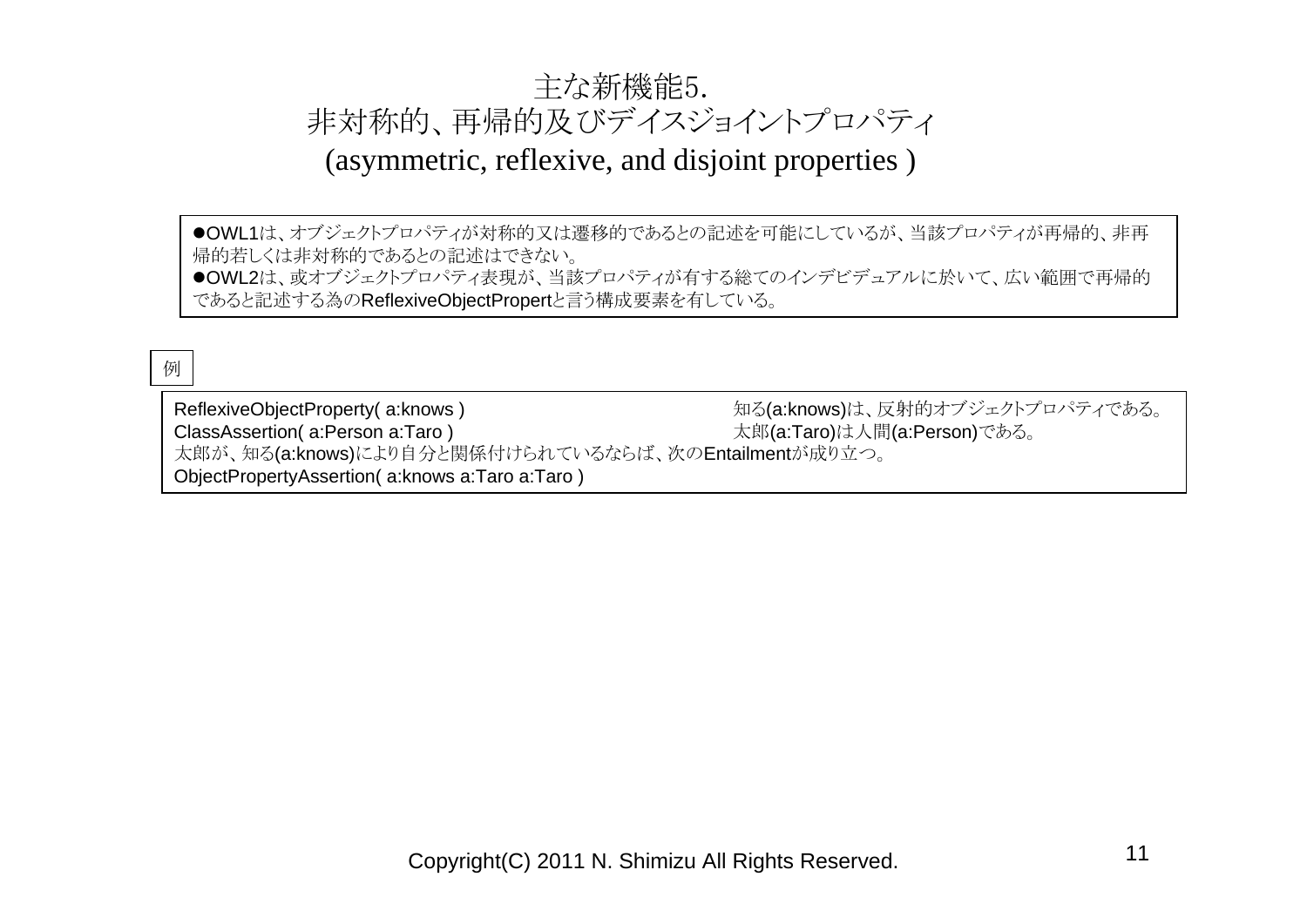### 主な新機能6.

### 注釈機能の強化(enhanced annotation capabilities )

●OWL1は、各オントロジエンティティに付与するラベル又はコメントの様な注釈を可能にしているが、公理に対する注釈は可能で はない。

●例えば、或る公理を誰が何時主張したかに付いての情報の注釈は、可能でない。

●OWL2は、オントロジ、エンティティ、匿名のインディビデュアル、公理及び注釈自身に対して注釈を付与する事が可能である。

#### 例

SubClassOf( Annotation( rdfs:comment "左葉は中葉(:MiddleLobe)を有しないので、肺の中葉(:MiddleLobe)は必然的に右葉 (:RightLobe)に属する。" ) :MiddleLobe :RightLobe )

コメントは、何故、中葉(:MiddleLobe)が右葉(:RightLobe)のサブクラスか説明する為のサブクラス公理に対する注釈である。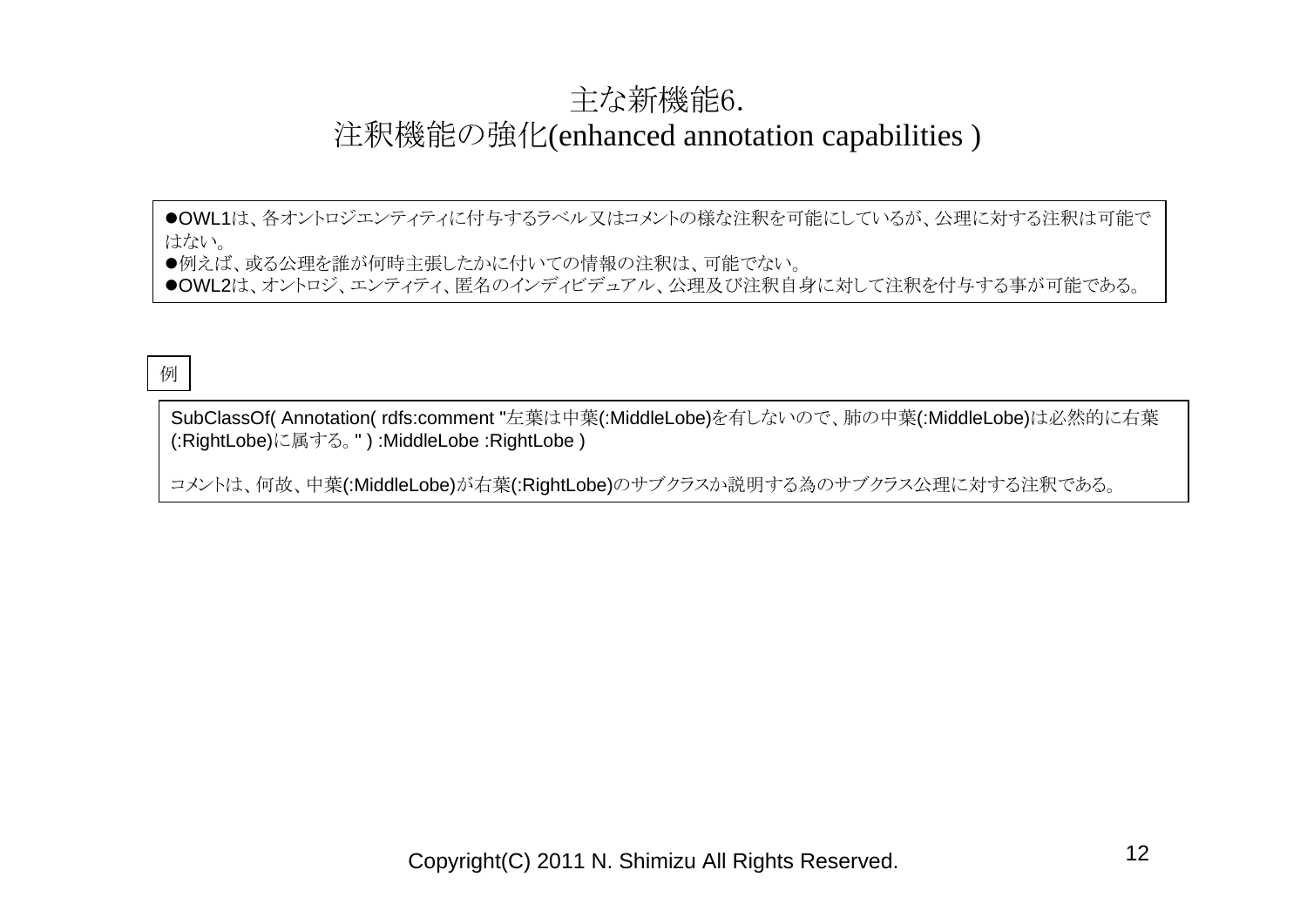## OWL2とOWL1とのクラス語彙の比較表

| OWL <sub>2</sub>              |              | OWL1                               |              |                                                             |
|-------------------------------|--------------|------------------------------------|--------------|-------------------------------------------------------------|
| OWL2語彙名                       | type         | 語彙名                                | type         |                                                             |
| lowl:                         | owl:Ontology | owl:                               | owl:Ontology |                                                             |
| owl:AllDifferent              | rdfs:Class   | AllDifferent                       |              | owl1では、単体定義だが、owl2ではrdfs:Resourceのサブクラスとして定義                |
| owl:AllDisjointClasses        | rdfs:Class   |                                    |              | rdfs:Resourceのサブクラスとして定義                                    |
| owl:AllDisjointProperties     | rdfs:Class   |                                    |              | rdfs:Resourceのサブクラスとして定義                                    |
| owl: Annotation               | rdfs:Class   |                                    |              | rdfs:Resourceのサブクラスとして定義                                    |
| owl:AnnotationProperty        | rdfs:Class   | AnnotationProperty                 | rdfs:Class   | owl1では、rdf:Propertyのサブクラスだが、owl2では、rdfs:Resourceのサブクラスとして定義 |
| owl:AsymmetricProperty        | rdfs:Class   |                                    |              | owl:ObjectPropertyのサブクラスとして定義                               |
| owl:Axiom                     | rdfs:Class   |                                    |              | rdfs:Resourceのサブクラスとして定義                                    |
| owl:Class                     | rdfs:Class   | owl:Class                          | rdfs:Class   | どちらもrdfs:Classのサブクラス                                        |
| owl:DataRange                 | rdfs:Class   | DataRange                          | rdfs:Class   | owl1では、単体定義だが、owl2ではrdfs:Datatypeのサブクラスとして定義                |
| owl:DatatypeProperty          | rdfs:Class   | <b>DatatypeProperty</b>            | rdfs:Class   | どちらもrdf:Propertyのサブクラス                                      |
| owl:DeprecatedClass           | rdfs:Class   | DeprecatedClass                    | rdfs:Class   | どちらもrdfs:Classのサブクラス                                        |
| owl:DeprecatedProperty        | rdfs:Class   | DeprecatedProperty                 | rdfs:Class   | どちらもrdf:Propertyのサブクラス                                      |
| owl:FunctionalProperty        | rdfs:Class   | FunctionalProperty                 | rdfs:Class   | どちらもrdf:Propertyのサブクラス                                      |
| owl:InverseFunctionalProperty | rdfs:Class   | InverseFunctionalProper rdfs:Class |              | どちらもowl:ObjectPropertyのサブクラス                                |
| owl:IrreflexiveProperty       | rdfs:Class   |                                    |              | owl:ObjectPropertyのサブクラス                                    |
| <b>owl:NamedIndividual</b>    | rdfs:Class   |                                    |              | owl:Thingのサブクラス                                             |
| owl:NegativePropertyAssertion | rdfs:Class   |                                    |              | rdfs:Resourceのサブクラス                                         |
| owl:Nothing                   | rdfs:Class   | Nothing                            | owl:Class    | owl1では、owl:Thingの補集合と定義、owl2では、owl:Thingのサブクラスとして定義         |
| owl:ObjectProperty            | rdfs:Class   | <b>ObjectProperty</b>              | rdfs:Class   | どちらもrdf:Propertyのサブクラス                                      |
| owl:Ontology                  | rdfs:Class   | Ontology                           | rdfs:Class   | owl1では、単体定義だが、owl2ではrdfs:Resourceのサブクラスとして定義                |
| owl:OntologyProperty          | rdfs:Class   | OntologyProperty                   | rdfs:Class   | どちらもrdf:Propertyのサブクラス                                      |
| owl:ReflexiveProperty         | rdfs:Class   |                                    |              | owl:ObiectPropertvのサブクラス                                    |
| <b>owl:Restriction</b>        | rdfs:Class   | Restriction                        | rdfs:Class   | どちらもowl:Classのサブクラス                                         |
| owl:SymmetricProperty         | rdfs:Class   | SymmetricProperty                  | rdfs:Class   | どちらもowl:ObjectPropertyのサブクラス                                |
| owl:Thing                     | owl:Class    | owl:Thing                          | owl:Class    | owl1で゛は、owl:Nothingとowl:Nothingの補集合との和、owl2では単体定義           |
| <b>TransitiveProperty</b>     | rdfs:Class   | <b>TransitiveProperty</b>          | rdfs:Class   | どちらもowl:ObjectPropertyのサブクラス                                |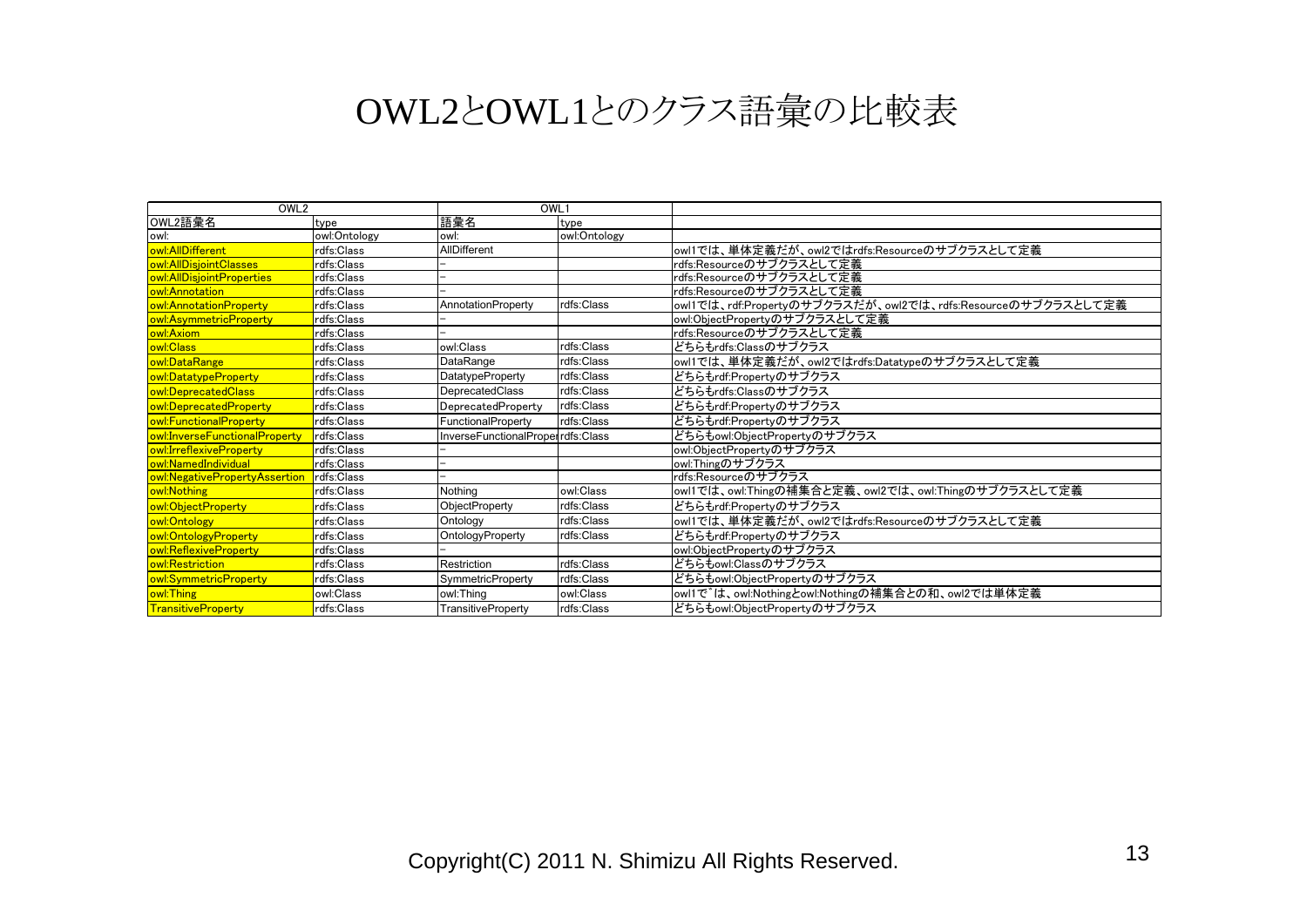## OWL2とOWL1とのプロパティ語彙の比較表(1/2)

| OWL <sub>2</sub>           |                                                                  | OWL1                  |                                      |                                                                                                                          |
|----------------------------|------------------------------------------------------------------|-----------------------|--------------------------------------|--------------------------------------------------------------------------------------------------------------------------|
| OWL2語彙名                    | type                                                             | 語彙名                   | type                                 |                                                                                                                          |
| owl:allValuesFrom          | rdf:Property                                                     | lallValuesFrom        | rdf:Property                         | どちらもドメインがowl:Restrictionで、レンジがrdfs:Class                                                                                 |
| owl:annotatedProperty      | rdf:Propertv                                                     |                       |                                      | ドメイン、レンジ共にrdfs:Resource                                                                                                  |
| owl:annotatedSource        | rdf:Propertv                                                     |                       |                                      | ドメイン、レンジ共にrdfs:Resource                                                                                                  |
| owl:annotatedTarget        | rdf:Property                                                     |                       |                                      | ドメイン、レンジ共にrdfs:Resource                                                                                                  |
| owl:assertionProperty      | rdf:Propertv                                                     |                       |                                      | ドメインがowl:NegativePropertyAssertionで、レンジはrdf:Property                                                                     |
| owl:backwardCompatibleWith | owl:AnnotationProperty                                           | backwardCompatibleWit | rdf:Property                         | どちらもドメイン、レンジ共にowl:Ontology                                                                                               |
|                            | owl:OntologyProperty                                             |                       | owl:OntologyProperty                 |                                                                                                                          |
| owl:bottomDataProperty     | owl:DatatypeProperty                                             |                       |                                      | ドメインがowl:Thingで、レンジはrdfs:Literal                                                                                         |
| owl:bottomObjectProperty   | owl:ObjectProperty                                               |                       |                                      | ドメイン、レンジ共にowl:Thing                                                                                                      |
| owl:cardinality            | rdf:Property                                                     | cardinality           | rdf:Property                         | どちらもドメインがowl:Restrictionで、レンジはxsd:nonNegativeInteger                                                                     |
| owl:complementOf           | rdf:Propertv                                                     | complementOf          | rdf:Property                         | どちらもドメイン、レンジ共にowl:Class                                                                                                  |
| owl:datatypeComplementOf   | rdf:Property                                                     |                       |                                      | ドメイン、レンジ共にrdfs:Datatype                                                                                                  |
| owl:deprecated             | owl:AnnotationProperty -                                         |                       |                                      | ドメイン、レンジ共にrdfs:Resource                                                                                                  |
| owl:differentFrom          | rdf:Property                                                     | differentFrom         | rdf:Property                         | どちらもドメイン、レンジ共にowl:Thing                                                                                                  |
| owl:disjointUnionOf        | rdf:Propertv                                                     |                       |                                      | ドメインがow!:Classで、レンジはrdf:List、owl1では導入されなかったが、Damlから導入                                                                    |
| owl:disjointWith           | rdf:Propertv                                                     | disjointWith          | rdf:Property                         | どちらもドメイン、レンジ共にowl:Class                                                                                                  |
| owl:distinctMembers        | rdf:Property                                                     | distinctMembers       | rdf:Property                         | どちらもドメインがowl:AllDifferentで、レンジはrdf:List                                                                                  |
| owl:equivalentClass        | rdf:Propertv                                                     | equivalentClass       | rdf:Property                         | owl1では、rdfs:subClassOfのサブクラスとしての定義がある。?<br> どちらもドメイン、レンジ共にowl:Class                                                      |
| owl:equivalentProperty     | rdf:Property                                                     | equivalentProperty    | rdf:Property                         | owll では、rdfs;subPropertyOfのサノフロハティであるとの走義かあるか、トメイプレプンの走義<br>は無く、                                                         |
| owl:hasKey                 | rdf:Property                                                     |                       |                                      | <sub>ow</sub> i9でi+_ <del>++ゴ</del> プロパ <u>ティ定義は無く ドメイン しとぶまにrefeDeonortyであるとの定義がある</u><br> ドメインがowl:Classで、レンジはrdf:List |
| owl:hasSelf                | rdf:Property                                                     |                       |                                      | ドメインがowl:Restrictionで、レンジはrdf:Resource                                                                                   |
| owl:hasValue               | rdf:Property                                                     | hasValue              | rdf:Property                         | owl1では、ドメインがowl:Restrictionの定義のみで、レンジの定義は無く、<br> owl2では、ドメインがowl:Restrictionで、レンジは、rdf:Resource                          |
| owl:imports                | owl:OntologyProperty                                             | imports               | owl:OntologyProperty                 | どちらもドメイン、レンジ共にowl:Ontology                                                                                               |
| owl:incompatibleWith       | owl:AnnotationProperty  incompatibleWith<br>owl:OntologyProperty |                       | rdf:Property<br>owl:OntologyProperty | どちらもドメイン、レンジ共にowl:Ontology                                                                                               |